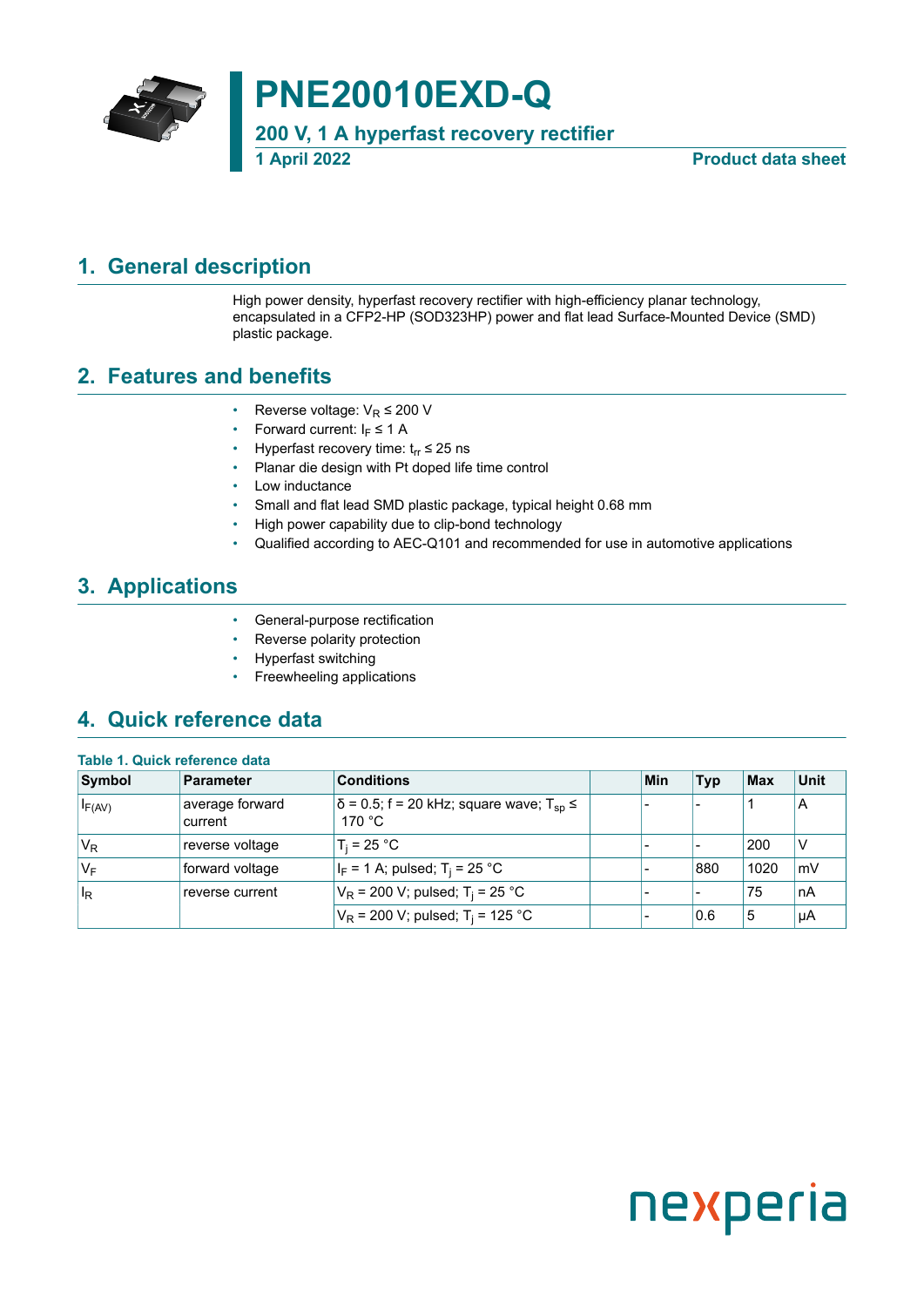### <span id="page-1-1"></span><span id="page-1-0"></span>**5. Pinning information**

| <b>Table 2. Pinning information</b> |        |                    |                                            |                       |  |  |  |
|-------------------------------------|--------|--------------------|--------------------------------------------|-----------------------|--|--|--|
| Pin                                 | Symbol | <b>Description</b> | <b>Simplified outline</b>                  | <b>Graphic symbol</b> |  |  |  |
|                                     | κ      | cathode            |                                            |                       |  |  |  |
| 2                                   | A      | anode              |                                            |                       |  |  |  |
|                                     |        |                    | Transparent top view<br>CFP2-HP (SOD323HP) | 006aab040             |  |  |  |

### <span id="page-1-2"></span>**6. Ordering information**

| <b>Table 3. Ordering information</b> |             |                                                                                                        |                |  |  |  |
|--------------------------------------|-------------|--------------------------------------------------------------------------------------------------------|----------------|--|--|--|
| Type number                          | Package     |                                                                                                        |                |  |  |  |
|                                      | <b>Name</b> | Description                                                                                            | <b>Version</b> |  |  |  |
| <b>PNE20010EXD-Q</b>                 | CFP2-HP     | SOD323HP: plastic surface-mounted package with<br>solderable lead ends; 2.2 mm x 1.3 mm x 0.68 mm body | SOD323HP       |  |  |  |

### <span id="page-1-3"></span>**7. Marking**

| <b>Table 4. Marking codes</b> |                     |  |  |  |
|-------------------------------|---------------------|--|--|--|
| Type number                   | <b>Marking code</b> |  |  |  |
| PNE20010EXD-Q                 | 2ĸ                  |  |  |  |

### <span id="page-1-4"></span>**8. Limiting values**

### **Table 5. Limiting values**

*In accordance with the Absolute Maximum Rating System (IEC 60134).*

| Symbol                      | Parameter                              | <b>Conditions</b>                                                                                 |       | Min   | <b>Max</b> | <b>Unit</b> |
|-----------------------------|----------------------------------------|---------------------------------------------------------------------------------------------------|-------|-------|------------|-------------|
| $V_R$                       | reverse voltage                        | $T_i = 25 °C$                                                                                     |       |       | 200        | V           |
| l <sub>F</sub>              | forward current                        | $\delta$ = 1; T <sub>sp</sub> ≤ 169 °C                                                            |       |       | 1.4        | A           |
| $I_{F(AV)}$                 | average forward current                | $\delta$ = 0.5; f = 20 kHz; square wave; T <sub>sp</sub> $\leq$<br>170 $^{\circ}$ C               |       |       |            | A           |
| <b>IFSM</b>                 | non-repetitive peak<br>forward current | $t_p$ = 8.3 ms; single half sine wave (applied<br>at reated load condition); $T_{j(int)} = 25 °C$ |       |       | 25         | A           |
| $P_{\text{tot}}$            | total power dissipation                | $T_{amb}$ $\leq$ 25 °C                                                                            | $[1]$ |       | 0.65       | W           |
|                             |                                        |                                                                                                   | $[2]$ |       | 1.2        | W           |
| $T_i$                       | junction temperature                   |                                                                                                   |       |       | 175        | °C          |
| $\mathsf{T}_{\mathsf{amb}}$ | ambient temperature                    |                                                                                                   |       | $-55$ | 175        | $^{\circ}C$ |
| $T_{\text{stg}}$            | storage temperature                    |                                                                                                   |       | $-65$ | 175        | °C          |

[1] Device mounted on an FR4 PCB, single-sided copper, tin-plated and standard footprint.

[2] Device mounted on an FR4 PCB, single-sided copper, tin-plated, mounting pad for cathode 1 cm<sup>2</sup>.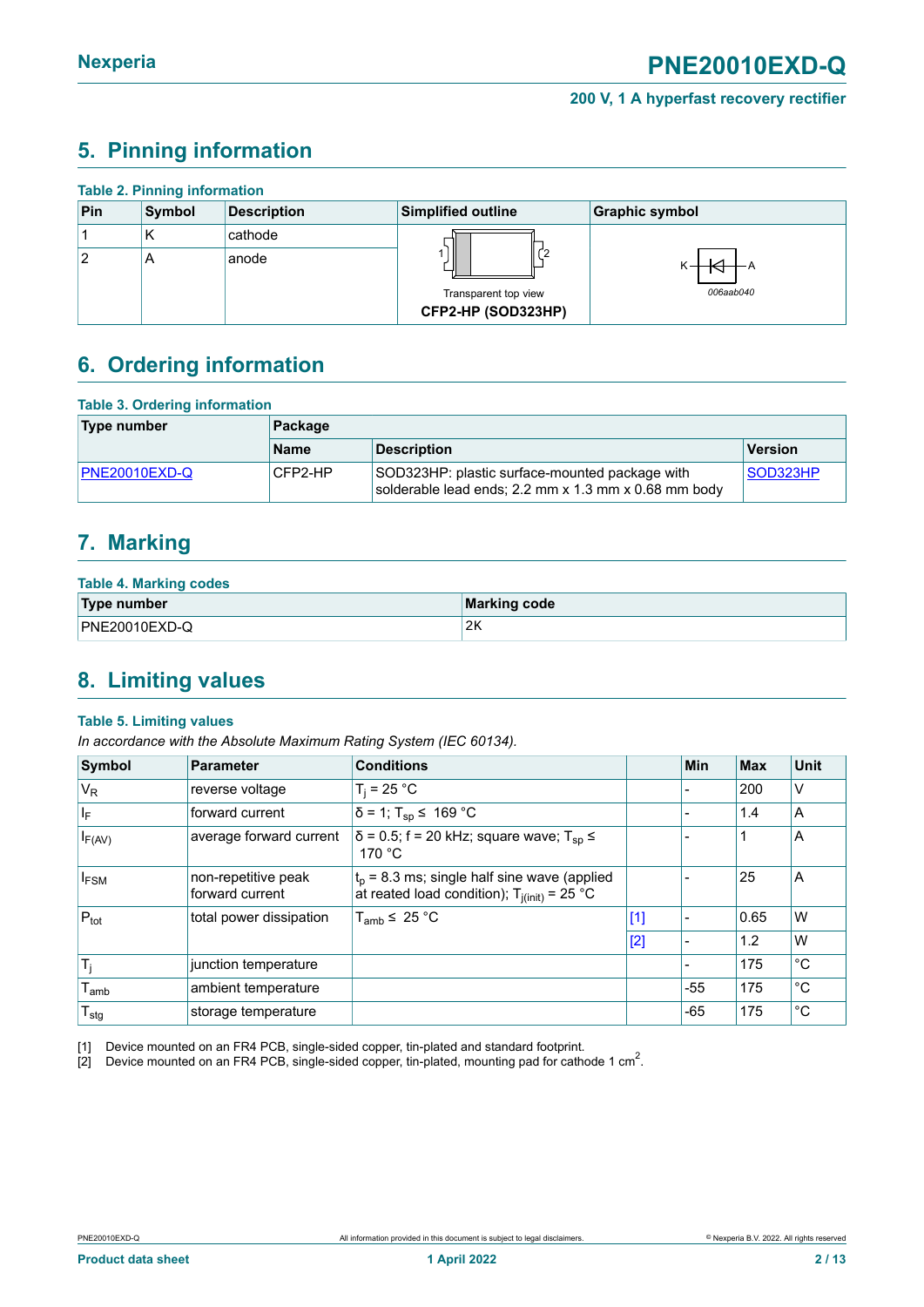# <span id="page-2-1"></span><span id="page-2-0"></span>**9. Thermal characteristics**

#### **Table 6. Thermal characteristics**

| Symbol         | <b>Parameter</b>                                       | <b>Conditions</b> |         | Min                      | <b>Typ</b> | Max | Unit |
|----------------|--------------------------------------------------------|-------------------|---------|--------------------------|------------|-----|------|
| $R_{th(j-a)}$  | ⊺thermal resistance from ∣in free air                  |                   | [1] [2] | $\overline{\phantom{a}}$ |            | 230 | K/W  |
|                | junction to ambient                                    |                   | [1] [3] | $\overline{\phantom{0}}$ |            | 125 | K/W  |
| $R_{th(j-sp)}$ | ⊺thermal resistance from l<br>junction to solder point |                   | [4      | -                        |            | 6   | K/W  |

[1] For Schottky barrier diodes thermal runaway has to be considered, as in some applications the reverse power losses PR are a significant part of the total power losses.

[2] Device mounted on an FR4 PCB, single-sided copper, tin-plated and standard footprint.

<sup>1</sup>3] Device mounted on an FR4 PCB, single-sided copper, tin-plated, mounting pad for cathode 1 cm<sup>2</sup>.

[4] Soldering point of cathode tab.

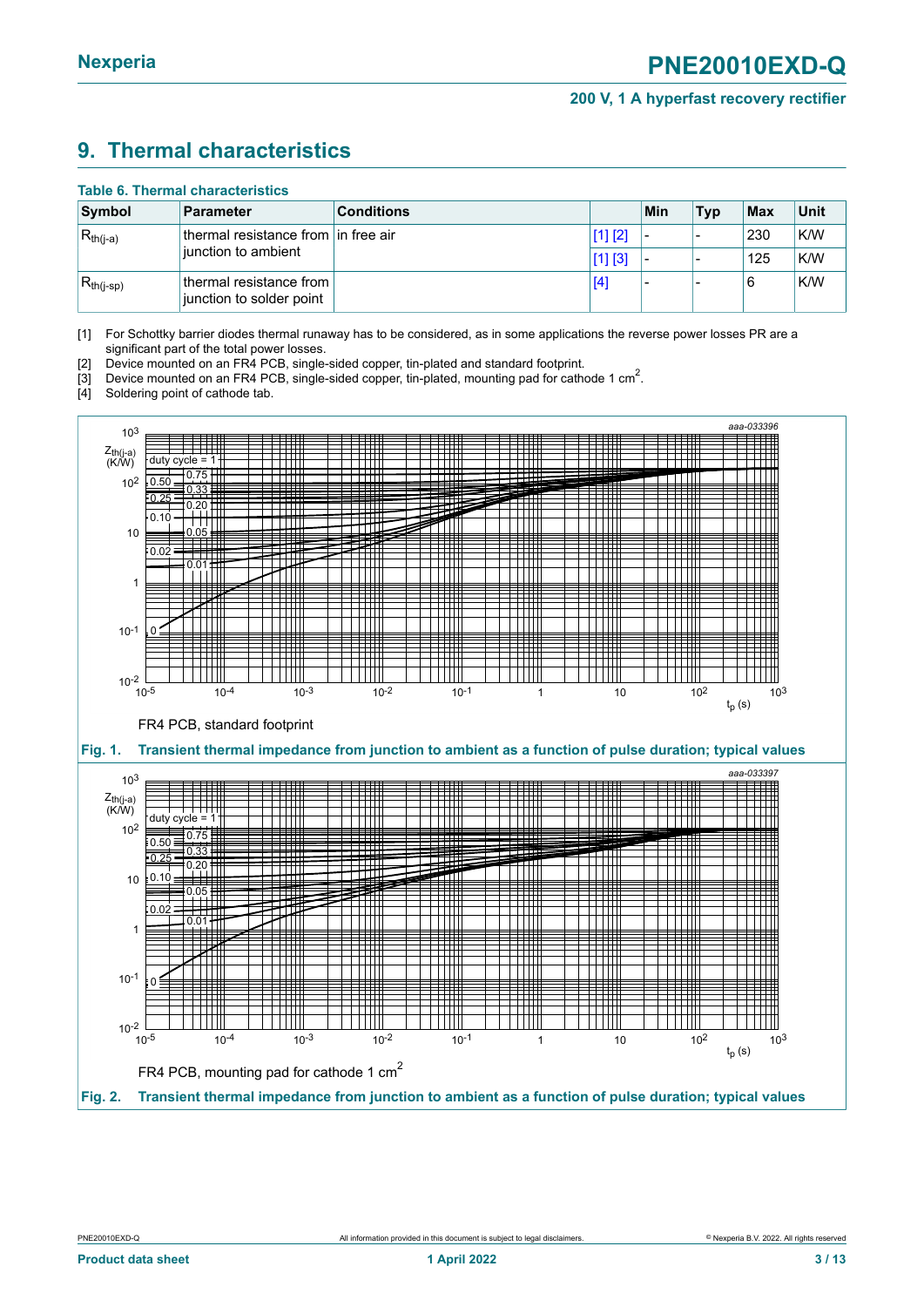# <span id="page-3-1"></span><span id="page-3-0"></span>**10. Characteristics**

| <b>Symbol</b>          | Parameter                        | <b>Conditions</b>                                                                                                     |       | Min                      | <b>Typ</b> | <b>Max</b>     | Unit   |
|------------------------|----------------------------------|-----------------------------------------------------------------------------------------------------------------------|-------|--------------------------|------------|----------------|--------|
| $V_{(BR)R}$            | reverse breakdown<br>voltage     | $I_R$ = 0.1 mA; pulsed; T <sub>i</sub> = 25 °C                                                                        | $[1]$ | 200                      |            |                | V      |
| $V_F$                  | forward voltage                  | $I_F = 0.1$ A; pulsed; $T_i = 25$ °C                                                                                  | $[1]$ | $\overline{\phantom{a}}$ | 720        | 840            | mV     |
|                        |                                  | $I_F = 0.5$ A; pulsed; T <sub>i</sub> = 25 °C                                                                         | $[1]$ |                          | 825        | 935            | mV     |
|                        |                                  | $I_F$ = 1 A; pulsed; T <sub>i</sub> = 25 °C                                                                           |       |                          | 880        | 1020           | mV     |
|                        |                                  | $I_F$ = 1 A; pulsed; T <sub>i</sub> = -40 °C                                                                          |       |                          | 975        | 1100           | mV     |
|                        |                                  | $I_F = 1$ A; pulsed; T <sub>i</sub> = 125 °C                                                                          |       |                          | 730        | 870            | mV     |
| $I_R$                  | reverse current                  | $V_R$ = 200 V; pulsed; T <sub>i</sub> = 25 °C                                                                         |       |                          |            | 75             | nA     |
|                        |                                  | $V_R$ = 200 V; pulsed; T <sub>i</sub> = 125 °C                                                                        |       |                          | 0.6        | 5              | μA     |
|                        |                                  | $V_R$ = 200 V; pulsed; T <sub>i</sub> = 150 °C                                                                        |       |                          | 2.5        | 15             | μA     |
| $C_d$                  | diode capacitance                | $V_R = 4 V$ ; f = 1 MHz; T <sub>i</sub> = 25 °C                                                                       |       |                          | 10         | $\overline{a}$ | pF     |
|                        |                                  | $V_R$ = 10 V; f = 1 MHz; T <sub>i</sub> = 25 °C                                                                       |       |                          | 8          |                | pF     |
| $t_{rr}$               | step recovery                    | reverse recovery time ; $ I_F = 0.5 A$ ; $I_R = 1 A$ ; $I_{R(meas)} = 0.25 A$ ;<br>$T_i = 25 °C$                      |       |                          | 9          | 25             | ns     |
|                        | ramp recovery                    | reverse recovery time ; $ I_F = 1 \text{ A}$ ; dl <sub>F</sub> /dt = 50 A/µs; V <sub>R</sub> = 30 V;<br>$T_i = 25 °C$ |       |                          | 15         |                | ns     |
| $I_{\rm RM}$           | peak reverse recovery<br>current |                                                                                                                       |       |                          | 0.45       |                | A      |
| $Q_{rr}$               | reverse recovery<br>charge       |                                                                                                                       |       |                          | 4          |                | nC     |
| <b>V<sub>FRM</sub></b> | peak forward recovery<br>voltage | $ I_F = 1 A$ ; dl <sub>F</sub> /dt = 50 A/µs; T <sub>i</sub> = 25 °C                                                  |       |                          | 1          |                | $\vee$ |

[1] Very short pulse, in order to maintain a stable junction temperature.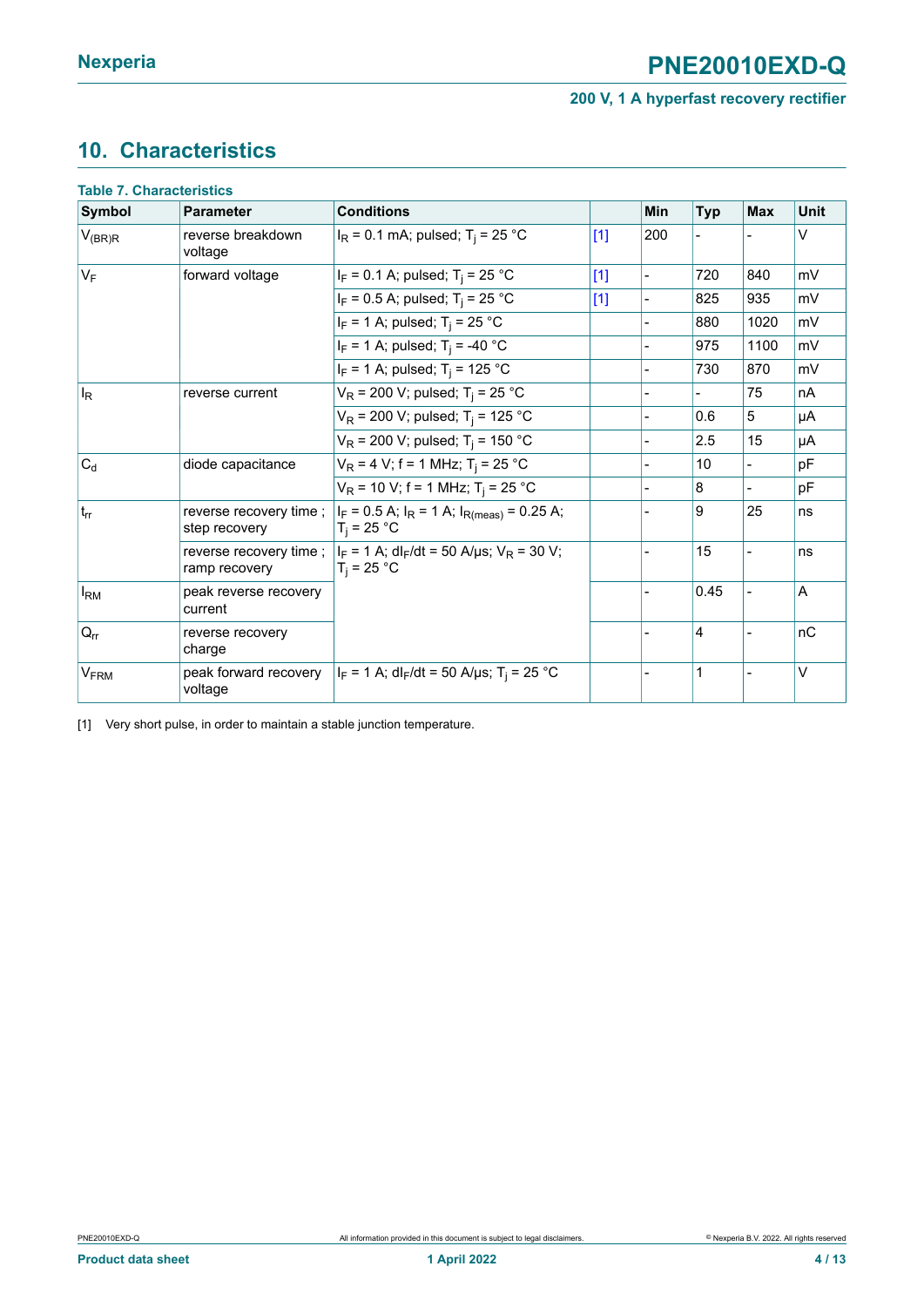#### **200 V, 1 A hyperfast recovery rectifier**

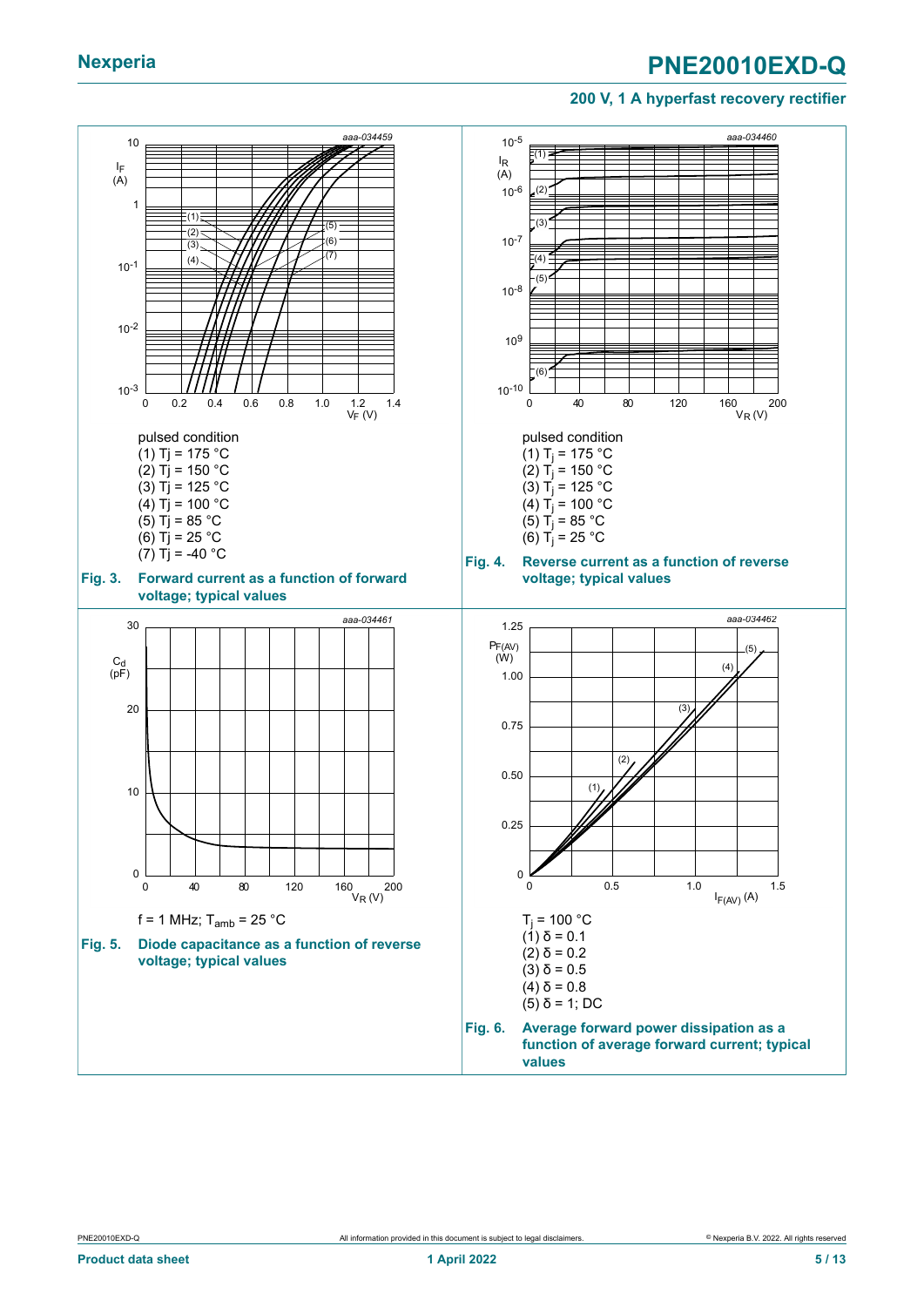#### **200 V, 1 A hyperfast recovery rectifier**

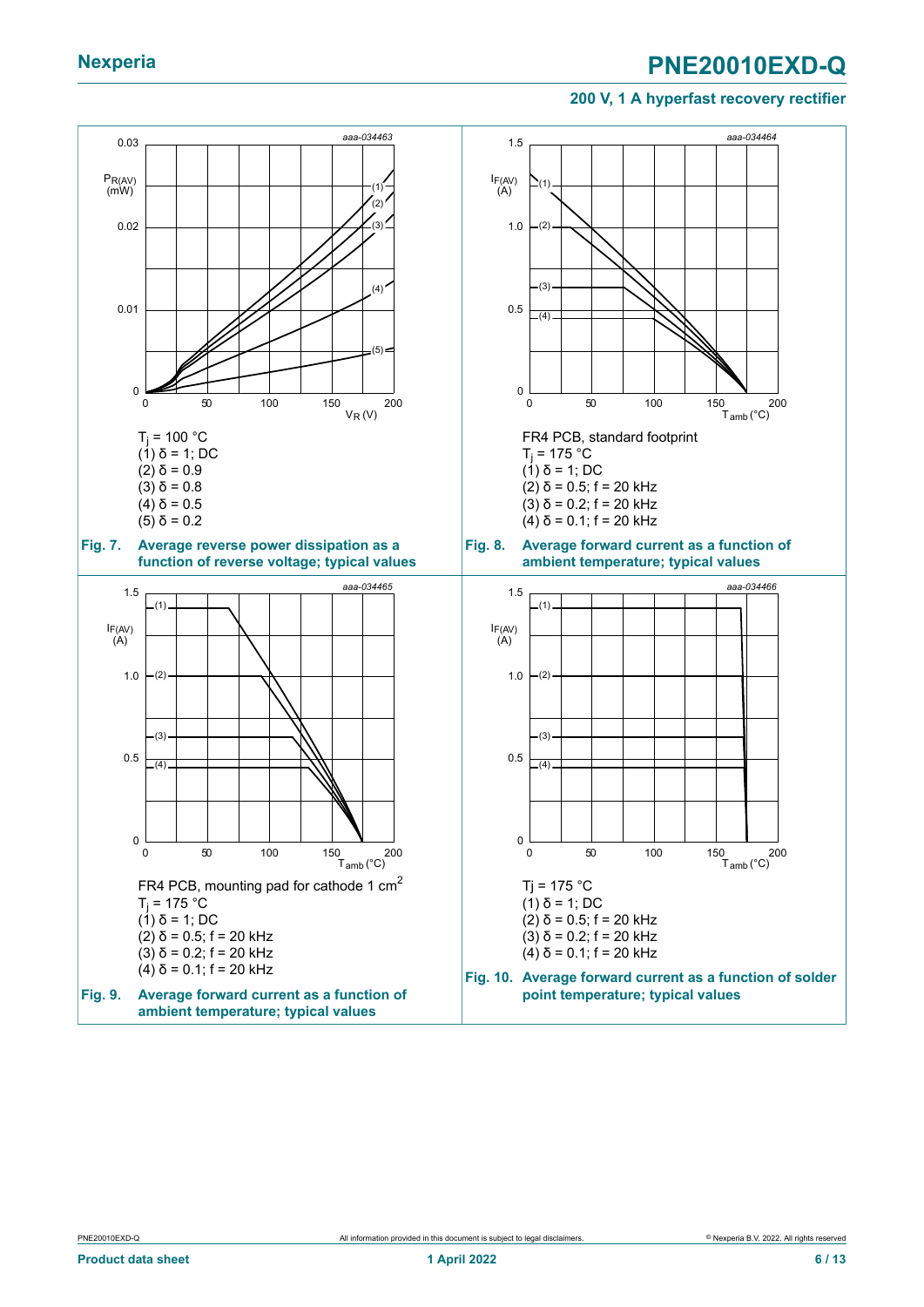#### **200 V, 1 A hyperfast recovery rectifier**

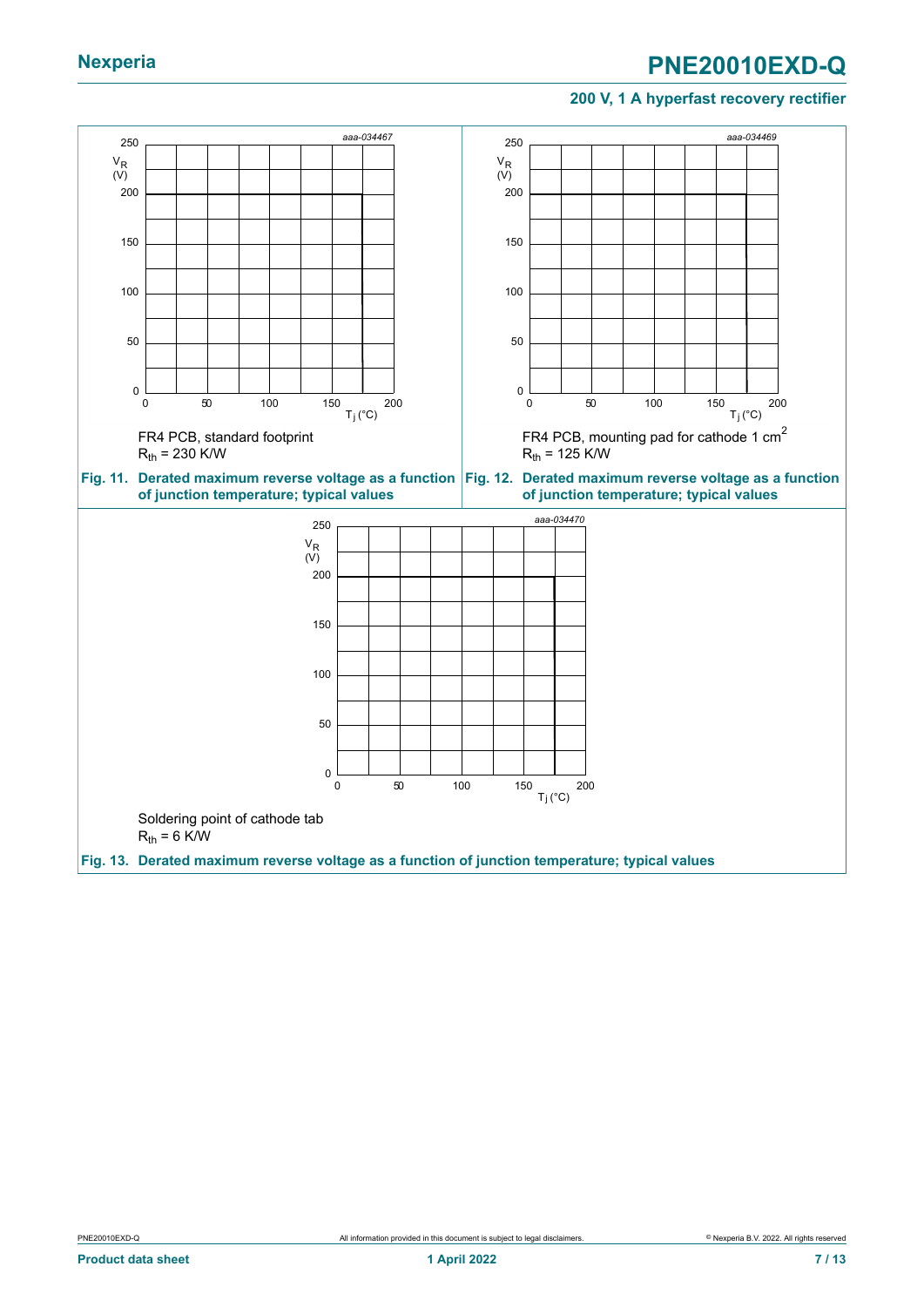# <span id="page-7-0"></span>**11. Test information**

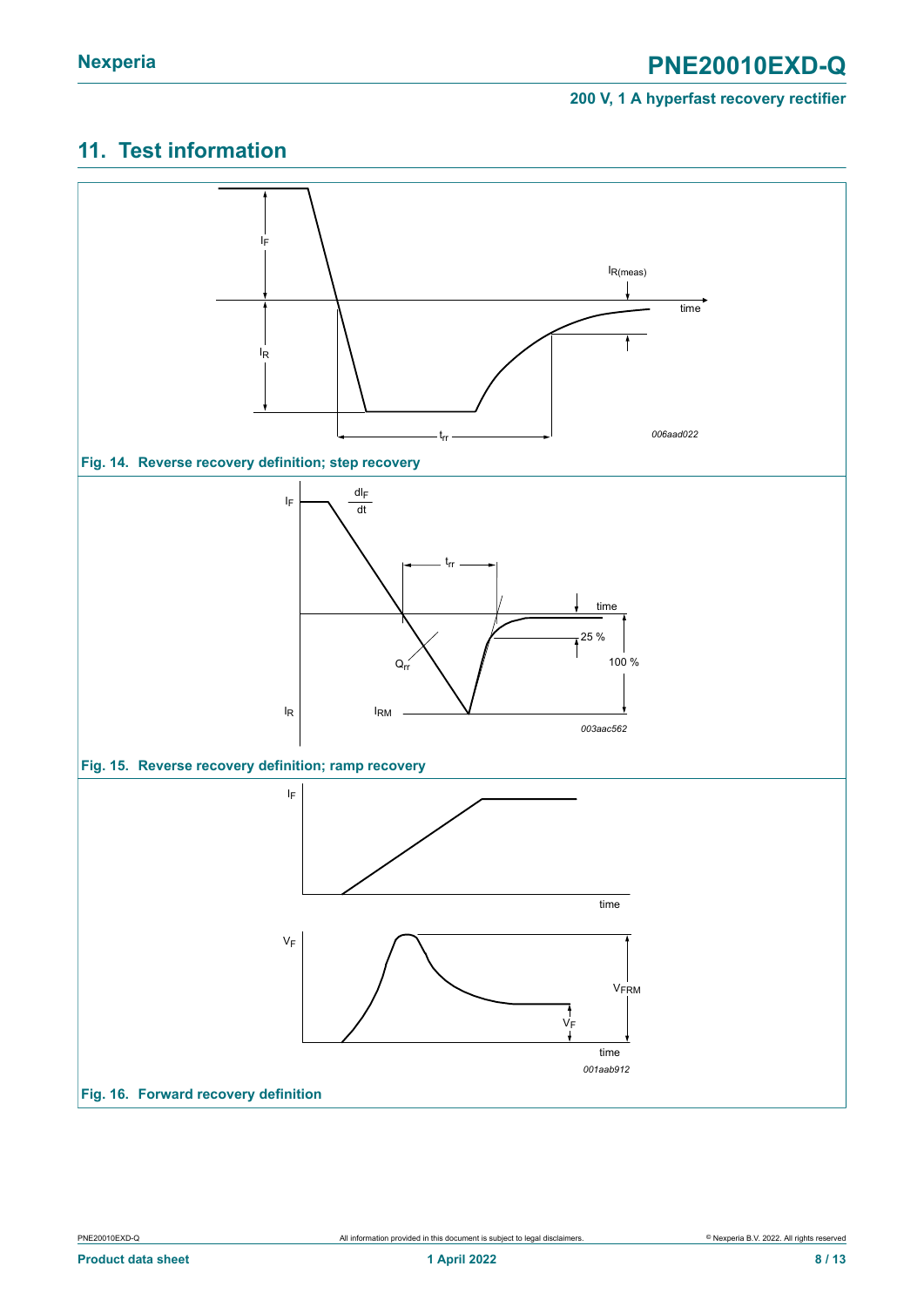#### **200 V, 1 A hyperfast recovery rectifier**



The current ratings for the typical waveforms are calculated according to the equations:

 $I_{F(AV)}=I_M\times\delta$  with  $I_M$  defined as peak current

I<sub>RMS</sub>=I<sub>F(AV)</sub> at DC, and I<sub>RMS</sub>=I<sub>M</sub>×√δ

with I<sub>RMS</sub> defined as RMS current.

### **Quality information**

This product has been qualified in accordance with the Automotive Electronics Council (AEC) standard Q101 - Stress test qualification for discrete semiconductors, and is suitable for use in automotive applications.

### <span id="page-8-0"></span>**12. Package outline**

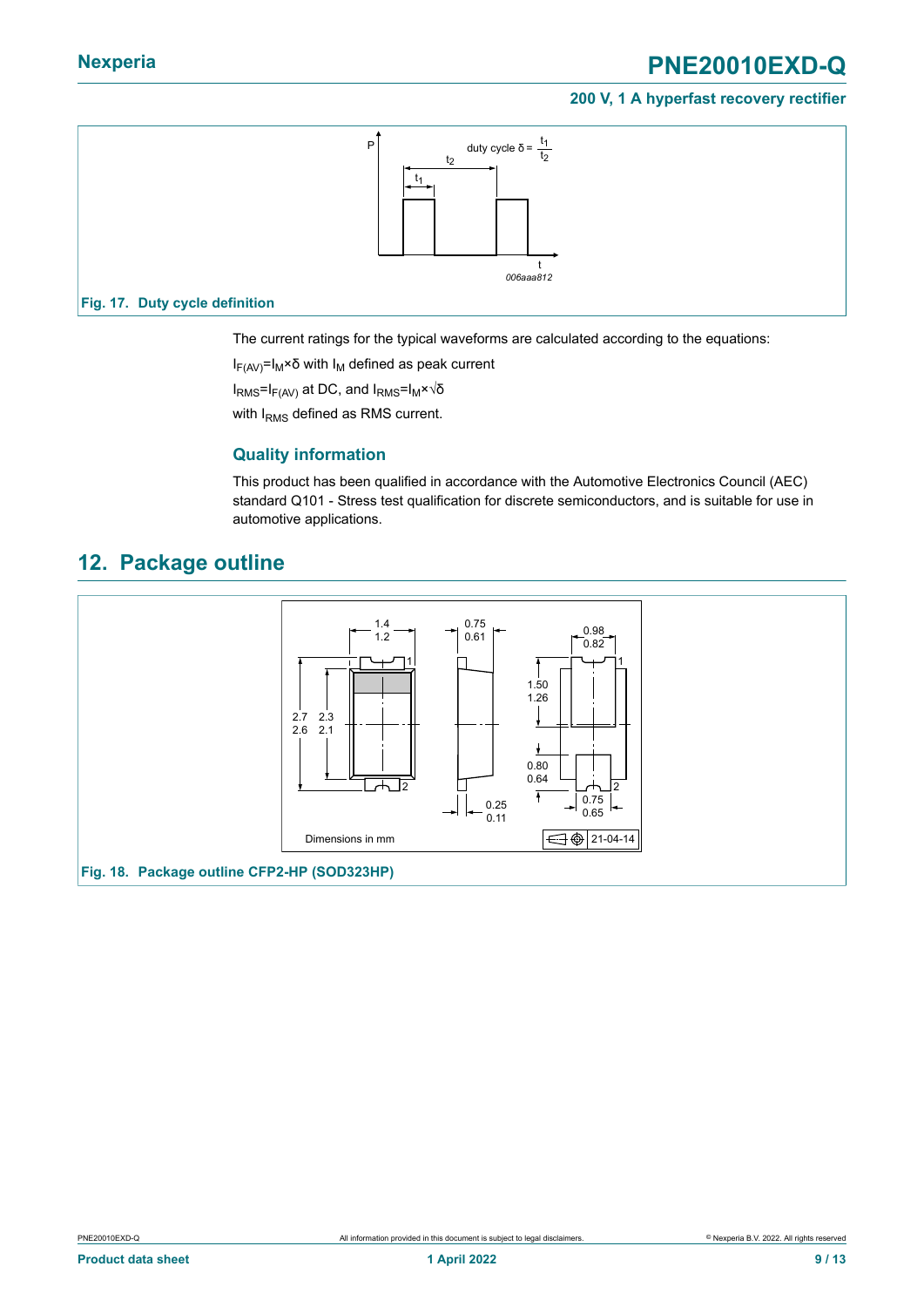### **200 V, 1 A hyperfast recovery rectifier**

# <span id="page-9-0"></span>**13. Soldering**

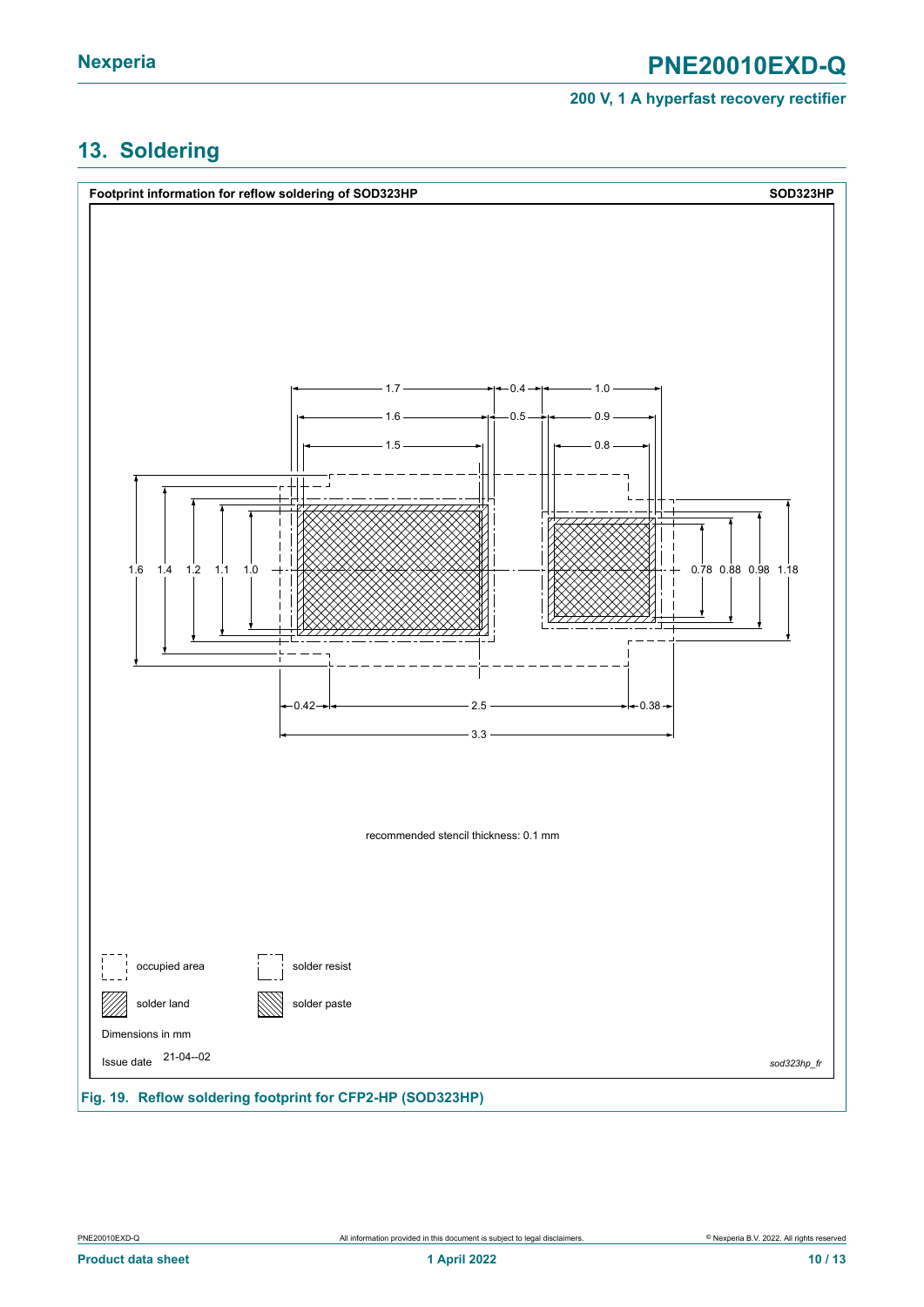# <span id="page-10-0"></span>**14. Revision history**

| <b>Table 8. Revision history</b> |              |                     |                          |                   |
|----------------------------------|--------------|---------------------|--------------------------|-------------------|
| Data sheet ID                    | Release date | Data sheet status   | Change<br>notice         | <b>Supersedes</b> |
| <b>IPNE20010EXD-Q v.1</b>        | 20220401     | ∣Product data sheet | $\overline{\phantom{a}}$ | -                 |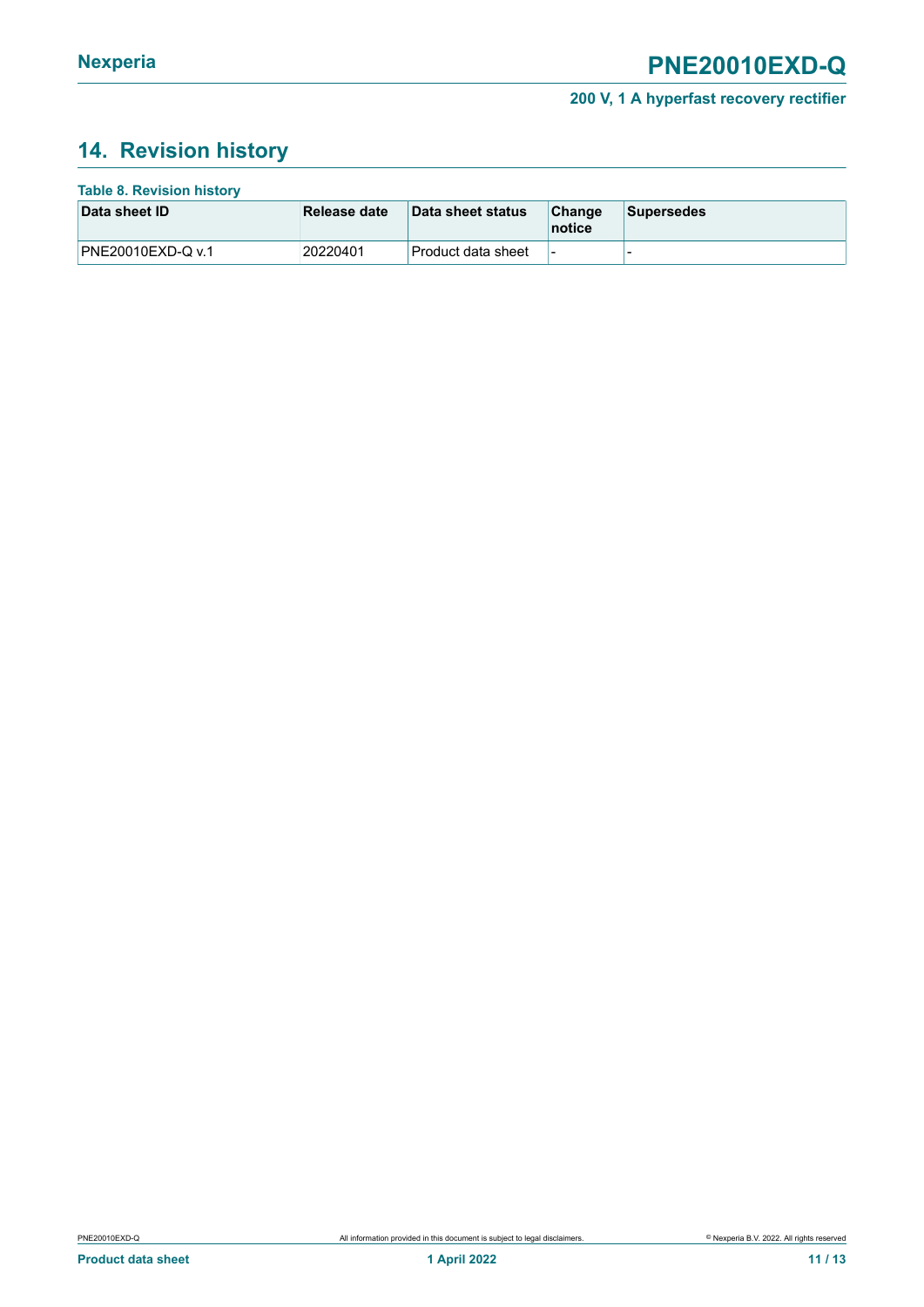# <span id="page-11-0"></span>**15. Legal information**

#### **Data sheet status**

| Document status<br>$[1]$ [2]      | Product<br>status [3] | <b>Definition</b>                                                                           |
|-----------------------------------|-----------------------|---------------------------------------------------------------------------------------------|
| Objective [short]<br>data sheet   | Development           | This document contains data from<br>the objective specification for<br>product development. |
| Preliminary [short]<br>data sheet | Qualification         | This document contains data from<br>the preliminary specification.                          |
| Product [short]<br>data sheet     | Production            | This document contains the product<br>specification.                                        |

[1] Please consult the most recently issued document before initiating or completing a design.

- The term 'short data sheet' is explained in section "Definitions".
- [3] The product status of device(s) described in this document may have changed since this document was published and may differ in case of multiple devices. The latest product status information is available on the internet at [https://www.nexperia.com.](https://www.nexperia.com)

#### **Definitions**

**Draft** — The document is a draft version only. The content is still under internal review and subject to formal approval, which may result in modifications or additions. Nexperia does not give any representations or warranties as to the accuracy or completeness of information included herein and shall have no liability for the consequences of use of such information.

**Short data sheet** — A short data sheet is an extract from a full data sheet with the same product type number(s) and title. A short data sheet is intended for quick reference only and should not be relied upon to contain detailed and full information. For detailed and full information see the relevant full data sheet, which is available on request via the local Nexperia sales office. In case of any inconsistency or conflict with the short data sheet, the full data sheet shall prevail.

**Product specification** — The information and data provided in a Product data sheet shall define the specification of the product as agreed between Nexperia and its customer, unless Nexperia and customer have explicitly agreed otherwise in writing. In no event however, shall an agreement be valid in which the Nexperia product is deemed to offer functions and qualities beyond those described in the Product data sheet.

#### **Disclaimers**

**Limited warranty and liability** — Information in this document is believed to be accurate and reliable. However, Nexperia does not give any representations or warranties, expressed or implied, as to the accuracy or completeness of such information and shall have no liability for the consequences of use of such information. Nexperia takes no responsibility for the content in this document if provided by an information source outside of Nexperia.

In no event shall Nexperia be liable for any indirect, incidental, punitive, special or consequential damages (including - without limitation - lost profits, lost savings, business interruption, costs related to the removal or replacement of any products or rework charges) whether or not such damages are based on tort (including negligence), warranty, breach of contract or any other legal theory.

Notwithstanding any damages that customer might incur for any reason whatsoever, Nexperia's aggregate and cumulative liability towards customer for the products described herein shall be limited in accordance with the Terms and conditions of commercial sale of Nexperia.

**Right to make changes** — Nexperia reserves the right to make changes to information published in this document, including without limitation specifications and product descriptions, at any time and without notice. This document supersedes and replaces all information supplied prior to the publication hereof

**Suitability for use in automotive applications** — This Nexperia product has been qualified for use in automotive applications. Unless otherwise agreed in writing, the product is not designed, authorized or warranted to be suitable for use in life support, life-critical or safety-critical systems or

#### **200 V, 1 A hyperfast recovery rectifier**

equipment, nor in applications where failure or malfunction of an Nexperia product can reasonably be expected to result in personal injury, death or severe property or environmental damage. Nexperia and its suppliers accept no liability for inclusion and/or use of Nexperia products in such equipment or applications and therefore such inclusion and/or use is at the customer's own risk.

**Quick reference data** — The Quick reference data is an extract of the product data given in the Limiting values and Characteristics sections of this document, and as such is not complete, exhaustive or legally binding.

**Applications** — Applications that are described herein for any of these products are for illustrative purposes only. Nexperia makes no representation or warranty that such applications will be suitable for the specified use without further testing or modification.

Customers are responsible for the design and operation of their applications and products using Nexperia products, and Nexperia accepts no liability for any assistance with applications or customer product design. It is customer's sole responsibility to determine whether the Nexperia product is suitable and fit for the customer's applications and products planned, as well as for the planned application and use of customer's third party customer(s). Customers should provide appropriate design and operating safeguards to minimize the risks associated with their applications and products.

Nexperia does not accept any liability related to any default, damage, costs or problem which is based on any weakness or default in the customer's applications or products, or the application or use by customer's third party customer(s). Customer is responsible for doing all necessary testing for the customer's applications and products using Nexperia products in order to avoid a default of the applications and the products or of the application or use by customer's third party customer(s). Nexperia does not accept any liability in this respect.

**Limiting values** — Stress above one or more limiting values (as defined in the Absolute Maximum Ratings System of IEC 60134) will cause permanent damage to the device. Limiting values are stress ratings only and (proper) operation of the device at these or any other conditions above those given in the Recommended operating conditions section (if present) or the Characteristics sections of this document is not warranted. Constant or repeated exposure to limiting values will permanently and irreversibly affect the quality and reliability of the device.

**Terms and conditions of commercial sale** — Nexperia products are sold subject to the general terms and conditions of commercial sale, as published at [http://www.nexperia.com/profile/terms,](http://www.nexperia.com/profile/terms) unless otherwise agreed in a valid written individual agreement. In case an individual agreement is concluded only the terms and conditions of the respective agreement shall apply. Nexperia hereby expressly objects to applying the customer's general terms and conditions with regard to the purchase of Nexperia products by customer.

**No offer to sell or license** — Nothing in this document may be interpreted or construed as an offer to sell products that is open for acceptance or the grant, conveyance or implication of any license under any copyrights, patents or other industrial or intellectual property rights.

**Export control** — This document as well as the item(s) described herein may be subject to export control regulations. Export might require a prior authorization from competent authorities.

**Translations** — A non-English (translated) version of a document is for reference only. The English version shall prevail in case of any discrepancy between the translated and English versions.

#### **Trademarks**

Notice: All referenced brands, product names, service names and trademarks are the property of their respective owners.